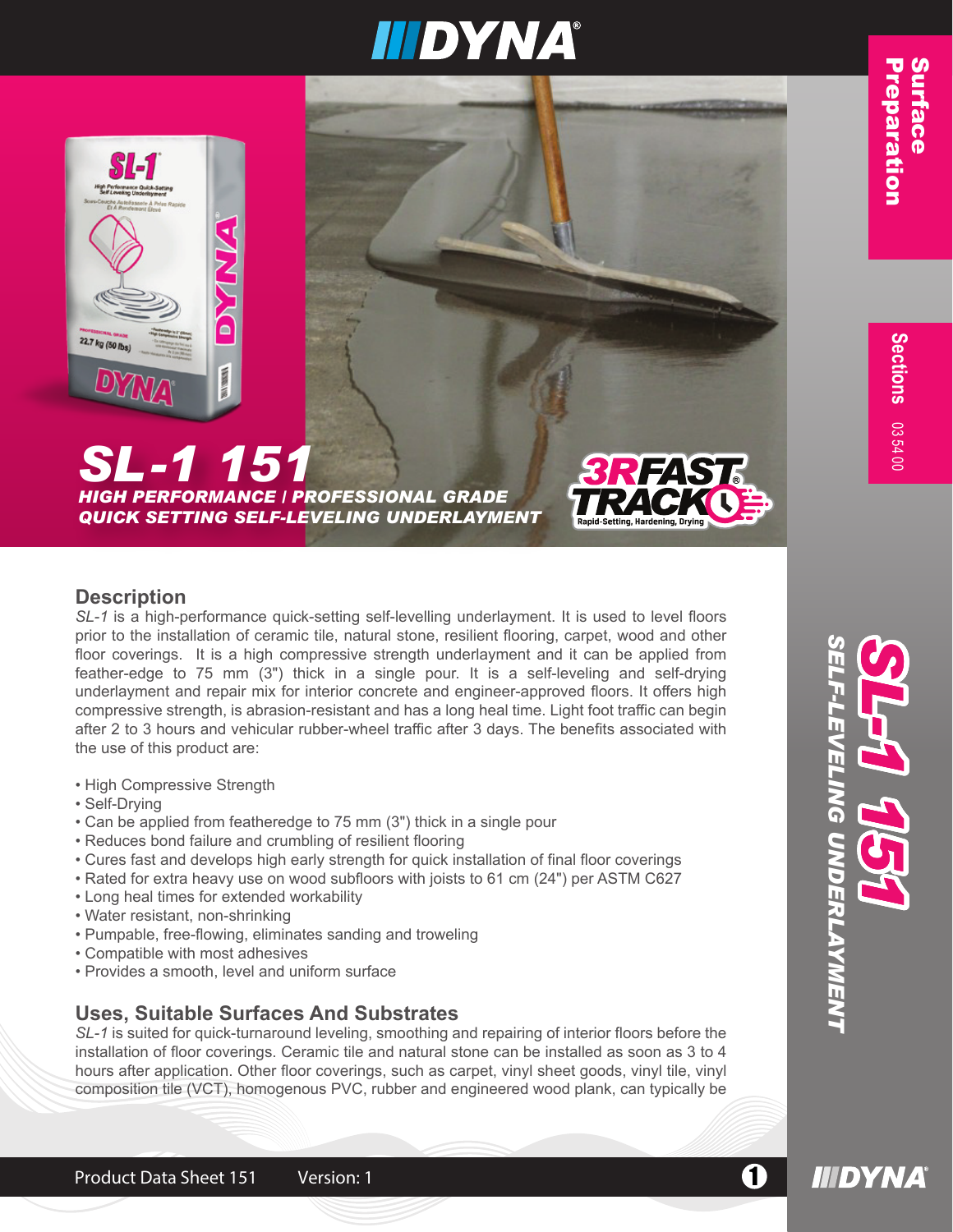

installed 16 to 24 hours after application. It can be applied on the following surfaces:

• Concrete and existing mortar beds that are, sound, dry, dimensionally stable, and fully cured for at least 28 days old.

• Cement backer boards

• Exterior grade plywood (interior) with floor joists up to 61 cm (24") o.c. Subfloors must be properly prepared, bonded, and free from dirt and dust.

- Existing ceramic tile, pavers, brick
- Natural stone
- Concrete terrazzo
- Well bonded sheet vinyl and resilient flooring
- Cutback adhesive (non-water soluble)
- Properly prepared OSB
- Radiant heating systems

## **Suitable Floor Coverings**

- Ceramic tile, pavers, brick, thin brick
- Impervious porcelain and glass tile
- Natural and dimensional stone, terrazzo
- Carpet
- Wood, parquet
- Vinyl composition tile (VCT)
- Sheet vinyl flooring
- Laminated flooring

# **Standards, Approvals and Test Methods**

- ASTM C109 for Compressive Strength
- ASTM C348 Flexural Strength

• ASTM C627 Standard Test Method for Evaluating Ceramic Floor Tile Installation Systems Using the Robinson-Type Floor Tester

• ASTM F1869 Standard Test Method for Measuring Moisture Vapor Emission Rate of Concrete Subfloor Using Anhydrous Calcium Chloride

• ANSI A108.01 & A108.02 of the American National Standards for the Installation of Ceramic Tile Resilient Floor Covering Institute (RFCI) — Recommended Work Practices for Removal of Resilient Floor Coverings

• Tile Council of North America (TCNA) — TCNA Handbook for Ceramic Tile Installation, TCNA Method EJ171

- LEED Points Contribution LEED Points Available
- MR Credit 5…………………… 2 Points

# **Limitations**

• Do not use over gypsum underlayment.

• Do not use when the temperature is below 4°C (40°F). In cooler conditions, use indirect auxiliary heaters to maintain an ambient substrate temperature. Maintain this minimum temperature for at least 72 hours after applying.

• Do not use on sloped surfaces that require drainage.

• *SL-1* is for dry, interior use only. For exterior use or for areas subject to prolonged exposure to moisture or water, use an exterior rated *DYNA* brand of underlayment, topping or screed.

- Not for use in submerged applications.
- Do not install *SL-1* over particleboard, chipboard, Masonite®, luan panels, metal, asbestos, gypsum-based patching materials or any other unstable materials.
- Do not exceed recommended mixing ratio as indicated in mixing instructions. Over watering will weaken product properties.
- Never mix with cement or other admixtures.
- Do not apply *SL-1* over waterproofing or crack isolation membranes.



50 P-

**Sections**

Surface

Surface

Preparation

Preparation



DERL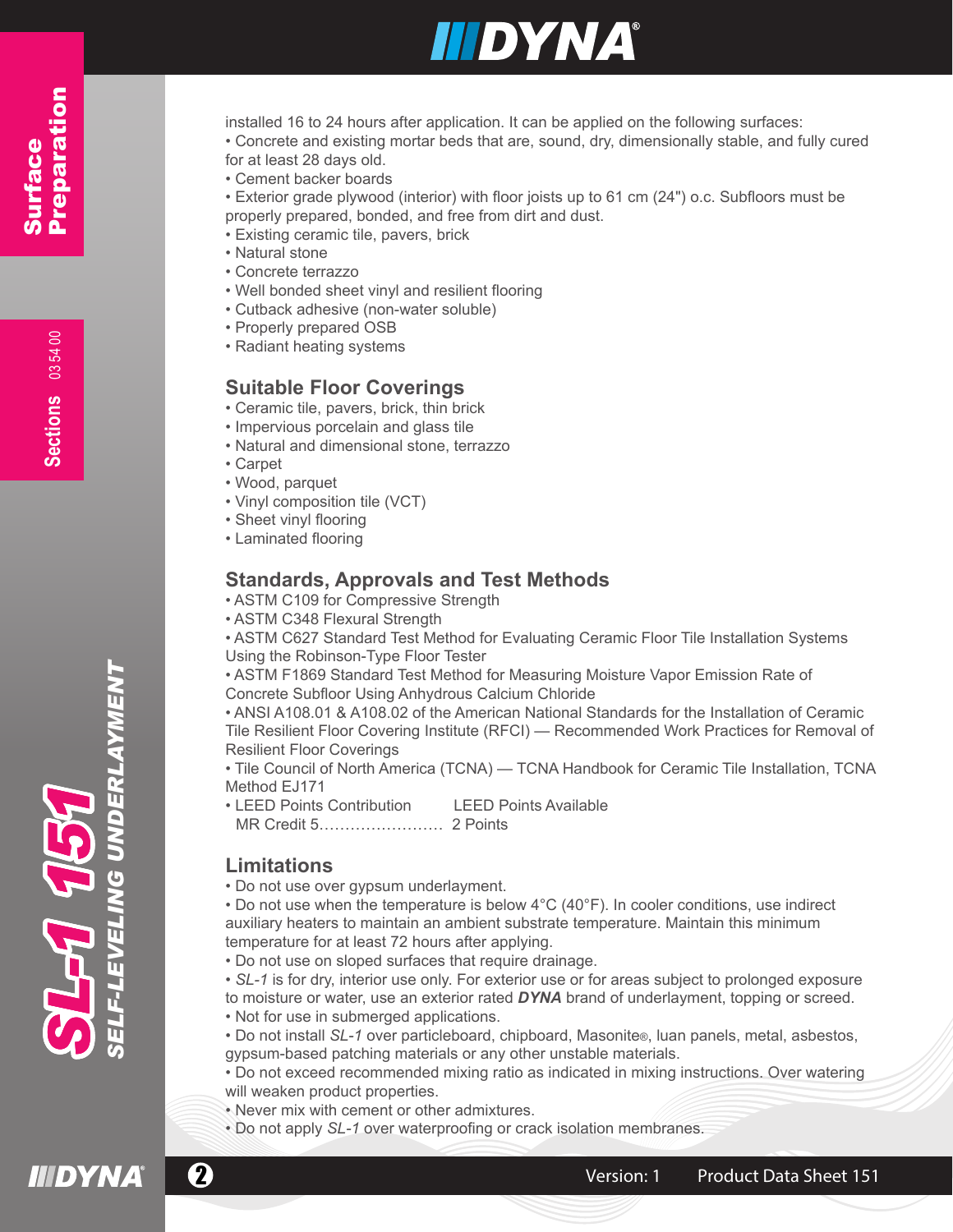Surfaces must be structurally sound, clean, dry and free from grease, oil, paint, tar, asphalt, wax, sealers, curing compounds, release agents, laitance, dirt and other contaminants that would prevent good adhesion. Maintain ambient room temperature. Surfaces and materials should be maintained at higher than 10°C (50°F). Moisture vapor transmission should be less than 2,23 kg (5 lbs.) per 92,9 m² (1000 ft²) per day in accordance with ASTM F1869 or equivalent. If vapor transmission exceeds the recommended maximum, contact *DYNA* Technical Services for further assistance.

Always prime the prepared surface with a *DYNA* brand of primer before applying *SL-1.* Do not apply primer over wet surfaces. Apply the primer with a paint brush, short nap roller or soft push broom. Apply a thin even coat and allow to dry approximately 2 hours to a clear film.

Concrete surfaces must be fully cured and must accept water penetration. New concrete surfaces must be at least 28 days old. Contaminants should be mechanically removed before installation. Concrete must be free of efflorescence and not subject to hydrostatic pressure. It is recommended to mechanically roughen concrete to ensure a good bond. Concrete surfaces can be mechanically profiled and prepared by shot-blasting, sandblasting, water-jetting, scarifying, or diamond-grinding.

**Surface Proparation**<br>
Surfaces must be structurally sound, clean, dry and free from gresse, oil, paint, tar, asphat, was,<br>existence must be structurally sound, cleane experts, taliance, of: tard of the conforminanties in Plywood floors, including those under resilient flooring, must be structurally sound and must meet all the ANSI standards. The maximum allowable deflection of the supporting surface must not exceed L/360 (or L/720 for installations involving natural stone or their agglomerates) when exposed to live or dead loads. *SL-1* can be used over subfloors of engineer-approved plywood or OSB subfloors. When applying *DYNA* underlayments to plywood flooring, installation requirements (finished flooring, load, use, and/or deflection) may require the utilization of a metal lath or diamond mesh on top of the primed surface prior to the application of the underlayment. In all cases one can anticipate better performance when utilizing a lath, particularly over OSB. Differential or excessive movement within plywood substrate may lead to hairline cracks at plywood joints. For a metal lath, fasten every 15–20 cm (6"–8") with fasteners that have a galvanized or corrosion resistant coating. For a 18,2 mm (23/32") plywood subfloor with 61 cm (24") o.c. joists, the metal lath must be a minimum of  $1,13$  kg/m<sup>2</sup> (2,5 lb/yd<sup>2</sup>). All plywood seams should be gapped 3 mm (1/8") and protected by placing a minimum 38 mm (1,5") bond breaker tape over the gaps.

Provide for expansion and control joints where specified, including the perimeter of the room, columns, supports and equipment pedestals. Where control or expansion joints do not exist in the substrate, provide for them in the system.

# **Mixing**

## *Small Content Mixes*

Use a clean mixing vessel 18,9 L (5 U.S. gals.) and pour the required amount of cool, clean, potable water. Use a heavy duty 13 mm (1/2") electric drill and mixing paddle at 500 R.P.M. Add *SL-1* powder while slowly mixing. Mix water and *SL-1* powder to a mixing ratio of 4,55 to 5,0 L (4,81 to 5,28 U.S. qts.) of water per 22,7 kg. (50 lb.) bag of *SL-1*. Upon combining all of the water and the entire contents of *SL-1,* begin mixing material together to a homogenous and lump-free consistency. This takes from 90 to 120 seconds. This mixing ratio must remain consistent. Do not overwater material.

## *Drum Mixing*

Use the same mixing ratio as described above and use a high-speed mixer (at about 1200 rpm) with a mixing paddle. Typically, this mixing procedure involves two bags of *SL-1* with the correct water ratio as described above. Mix to a homogenous, lump-free consistency for about 90 to 120 seconds. Do not overmix. Overmixing can cause air entrapment, which will shorten the pot life

**IIIDYNA** 

03 54 00

**S e ctions**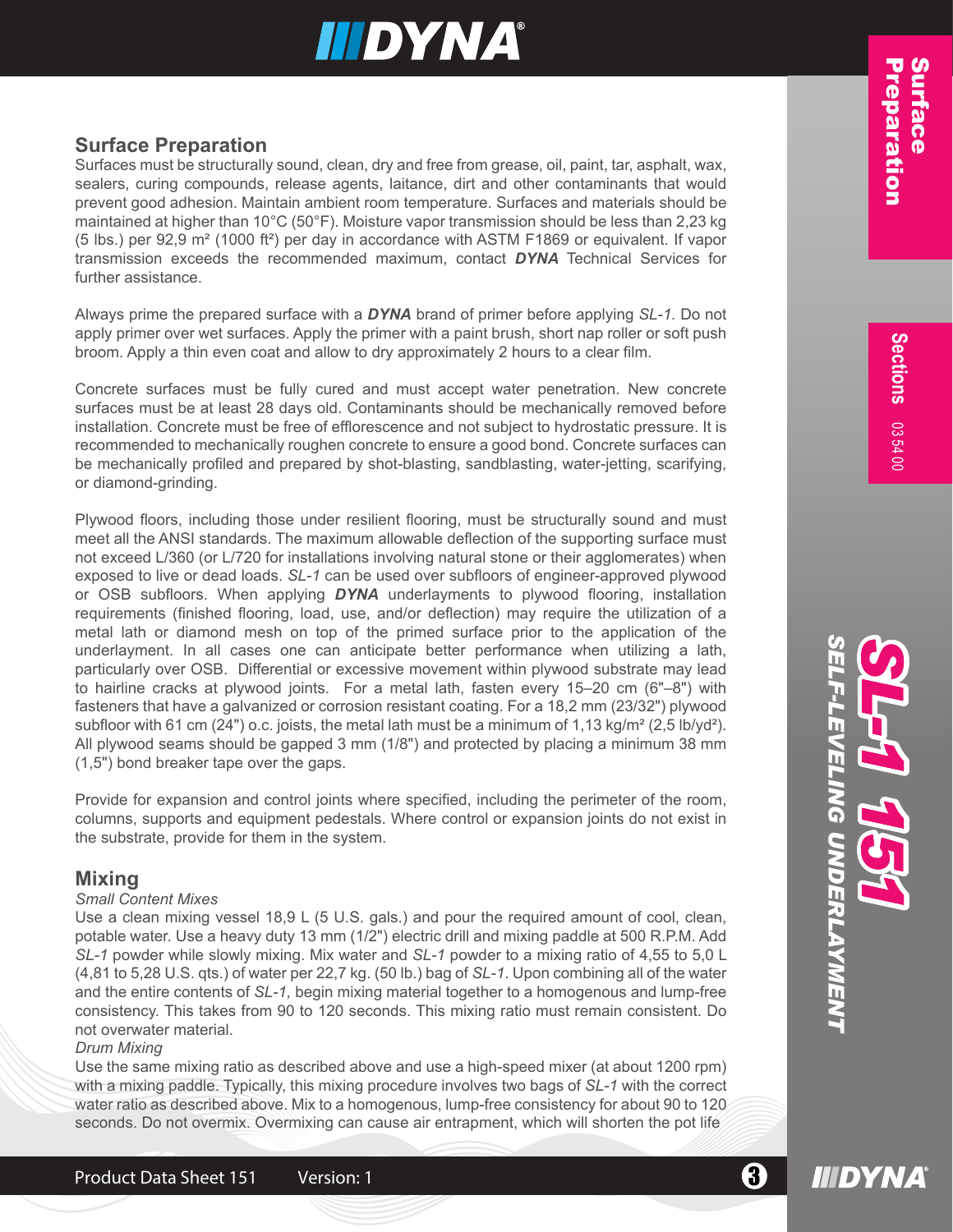or cause pinholing during application and curing.

*Pump Mixing* 

*SL-1* can be mechanically mixed, using the appropriate mixing ratio above, with a continuous mixer, pump and hose or a batch mixer, pump and hose.

# **Application**

Ensure that doors and windows are closed, and turn off HVAC systems to prevent drafts during application and until floor is cured. Turn off all radiant heating systems. Protect areas from direct sunlight.

When working in large areas it can be made easier and more efficient by using conventional piston, rotor-stator or underlayment-type pumps. For best results a team may be required. Work as a team to provide a continuous flow of wet material, to avoid trapping air or creating a cold joint.

Set the width of the pour at a distance that is ideal for maintaining a wet edge throughout placement. Quickly pour or pump *SL-1* onto the properly prepared and primed surface in a ribbon pattern. If a wet edge cannot be maintained, reduce the width of the pour.

*SL-1* has an approximate working time of 15 minutes at 23°C (73°F). It should be noted that temperature and humidity will affect working time, flowability and setting time.

After placing the *SL-1,* spread the material with a gauge spreader to assist in gauging out the *SL-1* to the desired depth. *SL-1* will seek its own level during the first 10 to 15 minutes. For featheredging and touch up, use a smoothing tool. *SL-1* can be applied to 75 mm (3") thick in one application; if a second layer is required, install immediately after the first layer has set to a walkable hardness. If the first layer has dried over 12 hours, re-prime before the second application. All of the above statements are subject to real-time jobsite temperatures and humidity conditions.

### *Installation Over Existing Ceramic Tile, Stone or Cement Terrazzo*

• Skim coat existing ceramic tile, cement terrazzo or natural stone with *DYNAFLEX RS* (min. 3 mm [1/8"] ) thick and allow to dry.

• Prime surface according to the priming instructions and install *SL-1.*

# **Curing**

• *SL-1* cures to a walkable hardness in about 3 hours. Do not use a damp-curing method or curing and sealing compounds as this product is self-curing.

• For ceramic tile and stone, allow 4 hours; for impervious floor coverings, allow 16 to 24 hours. Test for moisture content before applying vinyl or wood flooring.

• Protect installation from traffic, dirt and dust from other trades until *SL-1* has completely cured and before the final floor surface has been installed.

• Do not subject *SL-1* to dynamic loads for at least 72 hours after installation.

# **Technical Services**

Information is available by calling the *DYNA* Technical Service Toll Free: **1-866-861-6424** Telephone: **905-761-3309** Fax: **905-761-2114** To acquire technical and safety literature, please visit our website at *www.dyna.ca*

# **Clean-Up**

Wash hands and tools with water promptly before material hardens.

*SELF-LEVELING UNDERLAYMENT*

EVELING UN

DERLAYMENT

*SL-1 151*

**CA AS**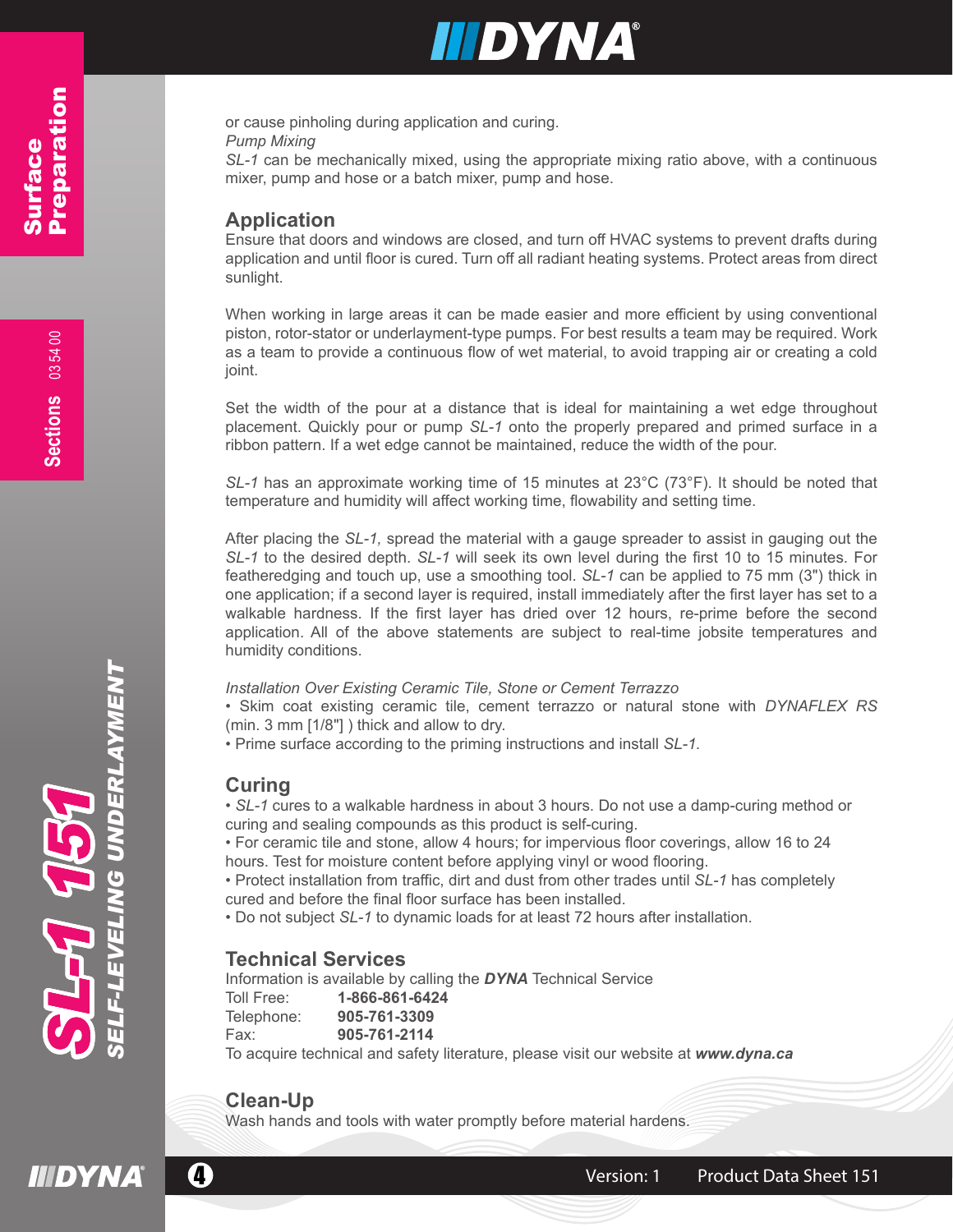# **Caution**

Consult and read the SDS thoroughly for this product for more safety information.

This product is corrosive as it contains Portland cement. Portland cement when mixed with water results in a solution of calcium hydroxide and is therefore injurious to the eyes and can cause skin irritation. Therefore, avoid eye contact and prolonged contact with the skin. Protect eyes with goggles and skin with waterproof gloves. If splashed in eyes, flush thoroughly for at least 15 minutes and consult a physician immediately. In case of ingestion consult a physician immediately. **KEEP OUT OF REACH OF CHILDREN**

# **Notice**

**DYNA** shall not be liable for incidental and consequential damages, indirectly or directly sustained, nor for any loss by application of these goods not in accordance with the printed instructions or for other than the intended use. Before using the user shall determine the suitability of the product for its intended use and the user will assume all risks and liabilities that may arise in connection therewith. Our liability is expressly limited to the replacement of defective goods. Any claim shall be deemed waived unless the claim is made in writing to us within 15 days from the date it was, or reasonably should have been, discovered that the product was defective.



**IIIDYNA** 

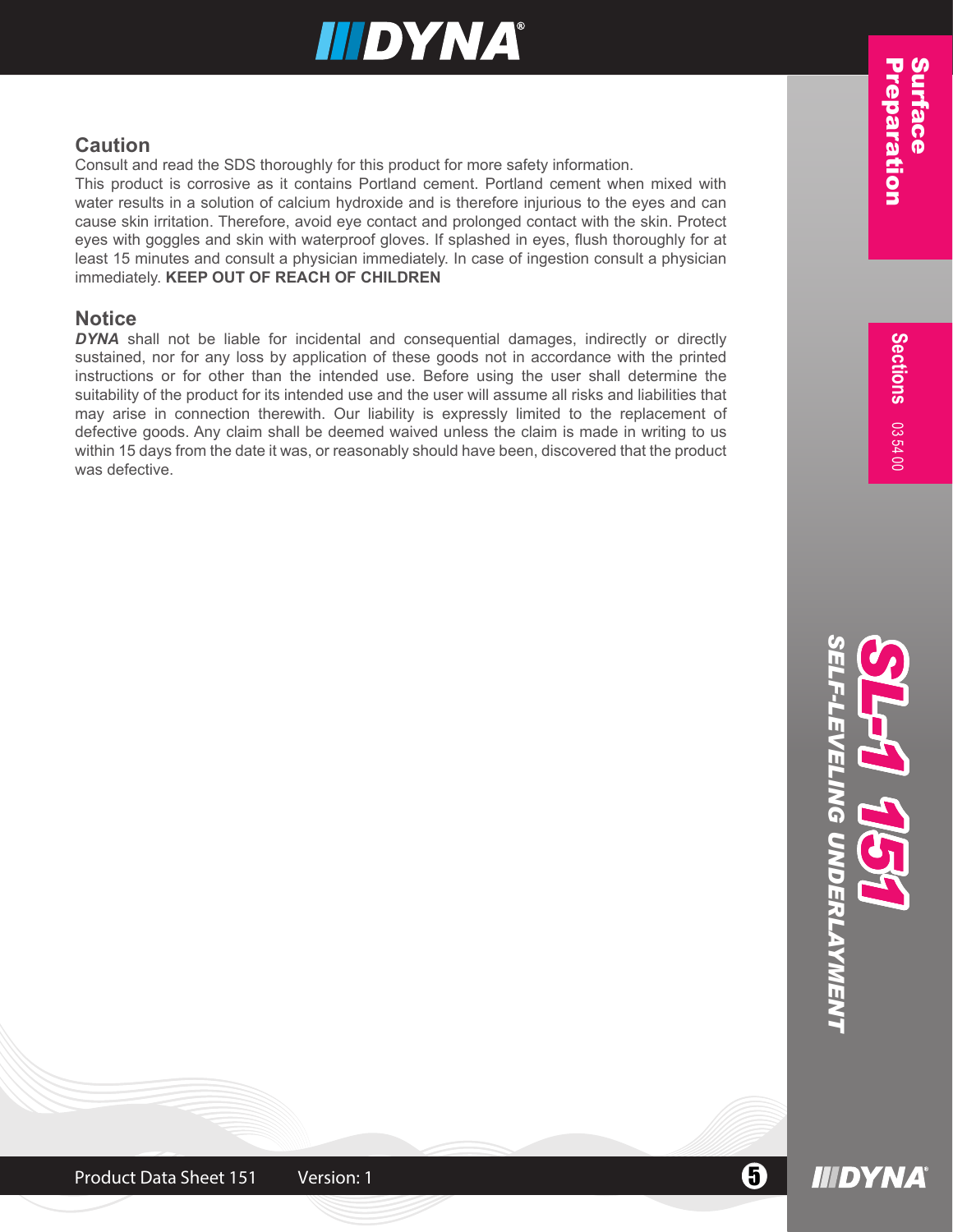# **Technical Data**

| <b>Test Procedures / Characteristics</b>                               | <b>Typical Values Obtained</b>          |
|------------------------------------------------------------------------|-----------------------------------------|
| Physical state                                                         | Powder                                  |
| Color                                                                  | Light gray                              |
| Flammability                                                           | Flame spread: 0                         |
|                                                                        | Fuel contribution: 0                    |
|                                                                        | Smoke development: 0                    |
| VOCs (Rule #1168 of California's SCAQMD)                               | 0 g/L                                   |
| Mixing ratio                                                           |                                         |
| Water to SL-1 (powder) per 50 lbs                                      | 4,55 to 5,0 L per 22,7 kg               |
|                                                                        | (4,81 to 5,28 U.S. qts. per 50 lb.)     |
| Density                                                                | 2,0 kg per L (124 lbs. per cu. ft.)     |
| pH                                                                     | 11 when wet                             |
| Application temperature range                                          | 10°C to 35°C (50°F to 95°F)             |
| Working time                                                           | Approx. 15-20 minutes                   |
| <b>Heal time</b>                                                       | Approx. 10-15 minutes                   |
| <b>Final set</b>                                                       | <b>Typically 3 hours</b>                |
| Time required before installation of tile                              | 3 to 6 hours, depending on              |
| and stone                                                              | temperature and humidity                |
| Time required before installation of floor                             | 16 to 24 hours, depending on            |
| covering or coating                                                    | temperature and humidity                |
| <b>Compressive strength ASTM C109</b>                                  |                                         |
| 1 day                                                                  | > 18,5 MPa (2 650 psi)                  |
| 7 days                                                                 | > 27,2 MPa (3 950 psi)                  |
| 28 days                                                                | > 34,45 MPa (5 000 psi)                 |
| <b>Flexural strength ASTM C348</b>                                     |                                         |
| 1 day                                                                  | > 4,14 MPa (600 psi)                    |
| 7 days                                                                 | > 6,07 MPa (880 psi)                    |
| 28 days                                                                | > 7,93 MPa (1 150 psi)                  |
| Pullout stregth (rupture of concrete) ASTM C1583<br>28 days            | > 2,76 MPa (400 psi)                    |
| Shelf Life and Storage                                                 |                                         |
| Shelf life                                                             | 1 year if stored off the ground in dry  |
|                                                                        | areas at 18-27°C (65-80°F) with 50%     |
|                                                                        | relative humidity.                      |
| Storage                                                                | Do not double stack pallets of product, |
|                                                                        | use industrial shelving.                |
| Packaging                                                              |                                         |
| <b>Size</b>                                                            | Bag: 22,7 kg (50 lbs.)                  |
| Approximate Product Coverage* per thickness for a 22.7 kg (50-lb.) bag |                                         |
| <b>Thickness</b>                                                       | Yield                                   |
| 3 mm (1/8")                                                            | 4,46 $m2$ (48 sq. ft.)                  |
| 6 mm (1/4")                                                            | 2,23 $m2$ (24 sq. ft.)                  |
| 13 mm (1/2")                                                           | 1,11 $m2$ (12 sq. ft.)                  |
| 25 mm (1")                                                             | $0,6$ m <sup>2</sup> (6,4 sq. ft.)      |
| 38 mm (1 1/2")                                                         | $0.4$ m <sup>2</sup> (4,27 sq. ft.)     |
| <b>CSI Division Classifications</b>                                    |                                         |
| <b>Cast Underlayment</b>                                               | 03 54 00                                |

**6** Version: 1 Product Data Sheet 151